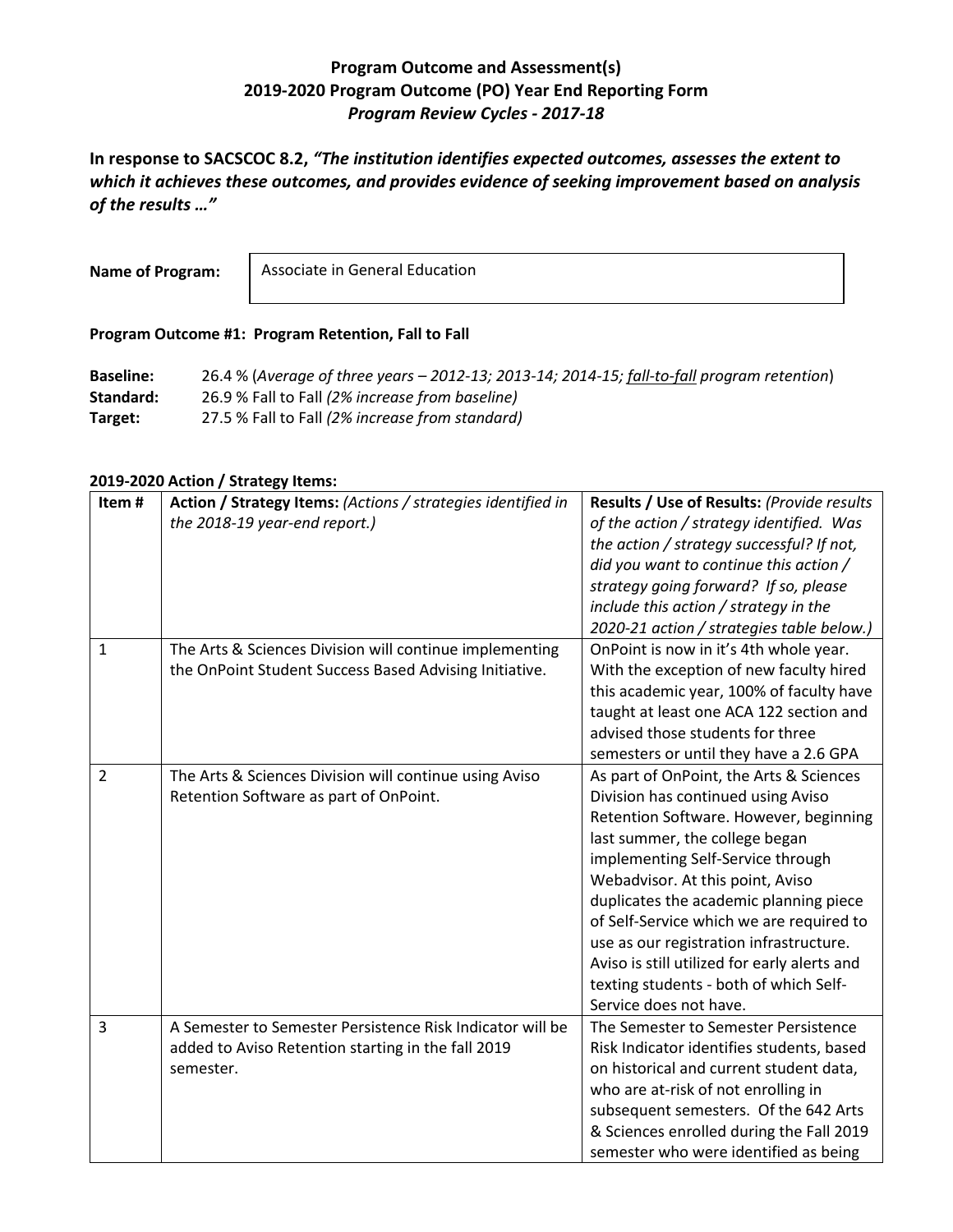|  | medium or high risk for not persisting,    |
|--|--------------------------------------------|
|  | 410 (63.8%) enrolled in courses for the    |
|  | Spring 2020 and/or Summer 2020             |
|  | semester. This data serves as a baseline   |
|  | for this population of students for future |
|  | assessment cycles.                         |

| Year (Fall to Fall)        | Program<br>Fall<br><b>Enrollment</b><br><b>Cohort</b> | Program<br><b>Completers</b> | Program<br><b>Returners</b> | <b>Program Non-</b><br><b>Completers</b> | Program<br><b>Transfers</b> | Program<br><b>Retention</b> |
|----------------------------|-------------------------------------------------------|------------------------------|-----------------------------|------------------------------------------|-----------------------------|-----------------------------|
| <b>Fall 2012-Fall 2013</b> | 335                                                   | 2                            | 103                         | 156                                      | 74                          | 31.34%                      |
| Fall 2013-Fall 2014        | 424                                                   | 4                            | 93                          | 239                                      | 88                          | 22.88%                      |
| Fall 2014-Fall 2015        | 338                                                   | 9                            | 76                          | 170                                      | 83                          | 25.1%                       |
| Fall 2015-Fall 2016        | 143                                                   | 4                            | 32                          | 61                                       | 46                          | 25.2%                       |
| Fall 2016-Fall2017         | 57                                                    | 3                            | 14                          | 24                                       | 16                          | 29.8%                       |
| Fall 2017-Fall 2018        | 26                                                    | 5                            | 3                           | 15                                       | 3                           | 30.8%                       |
| Fall 2018-Fall 2019        | 6                                                     | 1                            | 1                           | 4                                        | 0                           | 33.3%                       |



**Provide narrative for analysis of program retention data** *(Based on the data, provide a narrative of your analysis of fall to fall retention. Indicate factors that may have affected your retention. State any changes you plan to address for next year that may affect retention.)*

At this point, the AGE degree is only used as a resource for students who potential need to bring over a large quantity of military service/education hours. As is shown, only 6 students were in the 2018-2019 cohort. Students who are placed in AGE are typically seeking acceptance to an allied health program. All AGE students have an assigned advisor and achievement coach.

**Provide narrative for analysis of program retention standard/target** *(As a result of the data analysis, indicate changes to the standard or target. Did you meet your standard/target? If you met your standard/target, what percentage would you like to increase your standard/target?)*